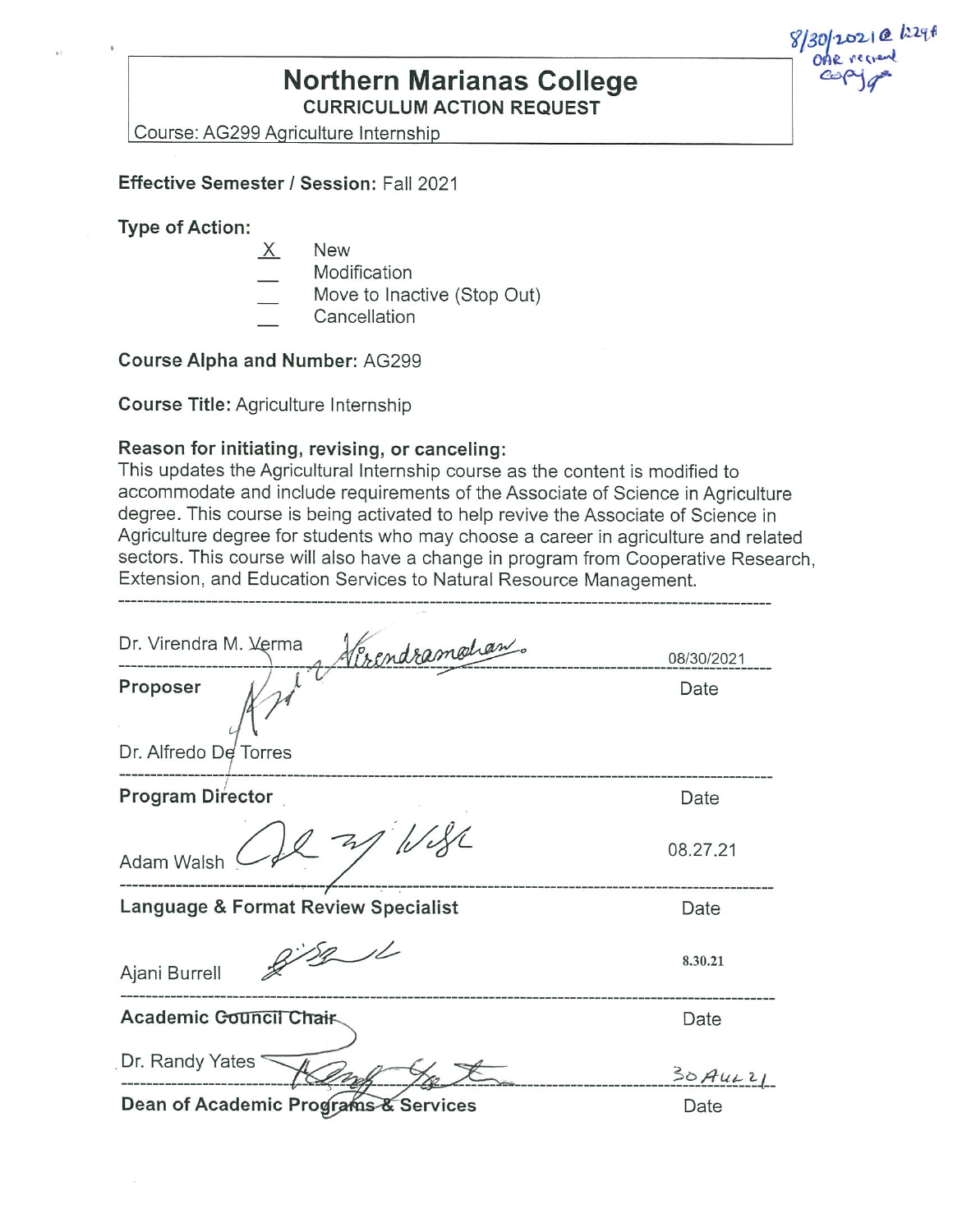Course: AG299 Agriculture Internship

### **1. Department**

Natural Resource Management

### **2. Purpose**

This course is designed to provide students majoring in agriculture an opportunity to experience a broad range of training and skill building while obtaining hands-on work experience with integration and application of academic knowledge and critical thinking skills. This course is for students who are in the field of agriculture (plant and animal production), agricultural economics, animal health, agricultural development and extension, as well as students who are in the field of health and nutrition, food security, and sustainable agriculture. Students credited with this course would be able to handle extension and outreach activities and do individual research, experimentation, and reporting. Students will be allowed to take this course only after completing all required core, general education, program and elective requirements of the Associates of Science in Agriculture degree program. There is a lot of demand for trained agricultural workforce and entry level jobs among various governmental and private sector employers in agriculture.

### **3. Description**

#### **A. Required/Recommended Textbook(s) and Related Materials**  Required: None

Recommended: There is no textbook recommended for this course. However, cooperating supervisors in consultation with the course instructor may recommend any textbook related with their specific area of the internship.

### **B. Contact Hours**

- **1. Lecture:** None
- **2. Lab:** None
- **3. Other:** Minimum work of 20 hours per week for 15 weeks with the cooperating supervisor and 1 hour weekly reporting of work summary to the course instructor.

### **C. Credits**

- **1. Number:** 4
- **2. Type:** Regular Degree Credits

### **D. Catalogue Course Description**

This is a required course for the Associate of Science in Agriculture degree and consists of on-job training and working directly under the cooperating supervisor such as scientists, research associates, field technicians, extension agents and other professionals at their institutions. Students will be placed with the cooperating institutions, governmental agencies or private employers working in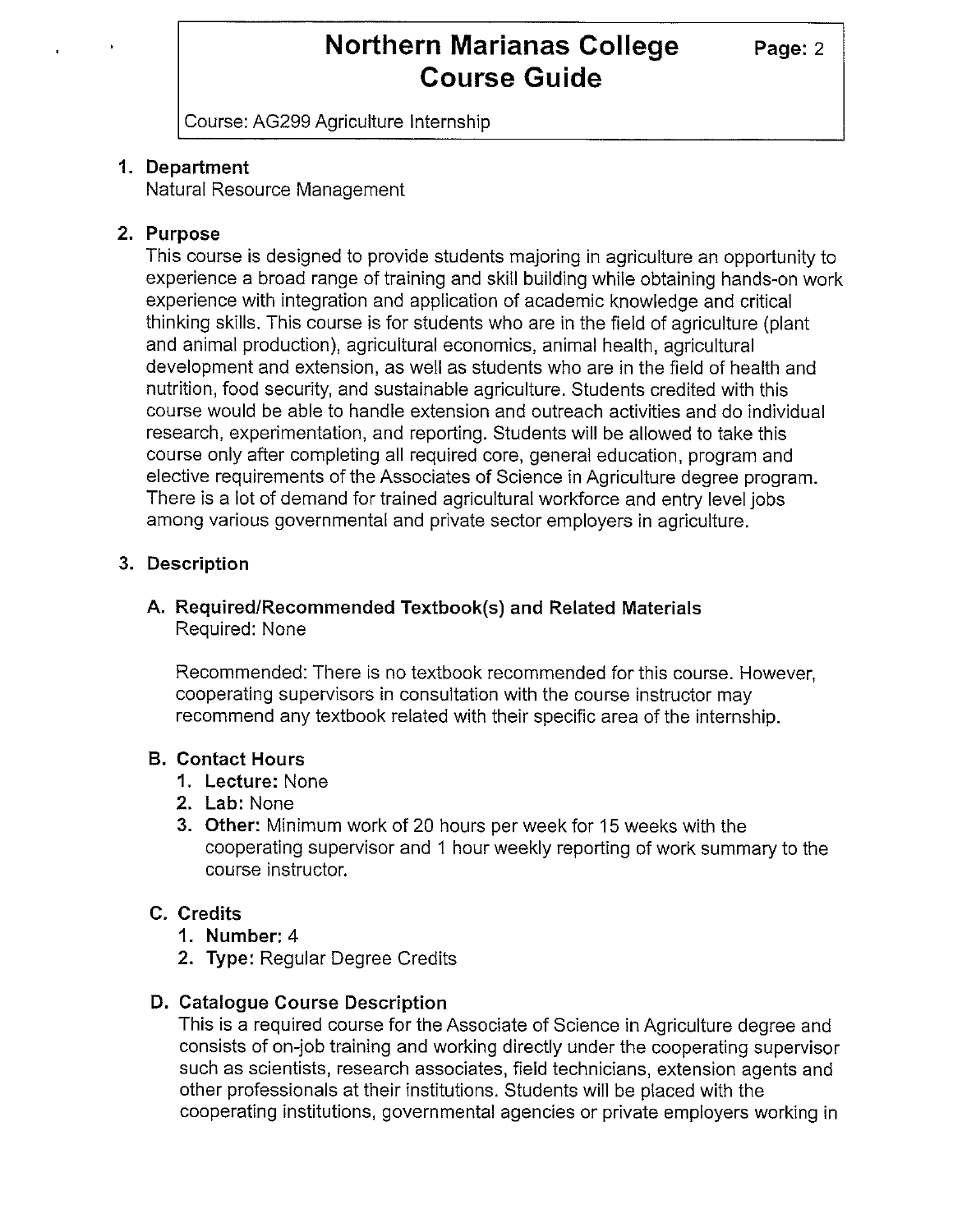#### Course: AG299 Agriculture Internship

the agricultural, environmental, or natural resource sciences sectors. The cooperating supervisor and the course instructor will determine specific activities for the internship, evaluation criteria, and methodology for individual students. This course is purposely designed to permit the student to experience a broad range of training and skill building while obtaining hands-on work experience. Successful completion of the internship is required for completion of the degree program. Prerequisite: Completion of core, general education, and program requirements of the AS in Agriculture and approval from the course instructor. (Offered Fall, Spring, Summer)

#### **E. Degree or Certificate Requirements Met by Course**

This is a required course for Associate of Science in Agriculture.

#### **F. Course Activities and Design**

Course activities include: working directly under the supervision of cooperating supervisors at their institutions including individual and group work, discussions, homework, web-based assignments, viewing audio-visual materials, and field trips. A project selection, planning, implementation, and comprehensive project report writing and class presentations are vital parts of this course.

#### **4. Course Prerequisite(s); Concurrent Course Enrollment**

Prerequisites: MA132, EN101, and all required core, general education, program and elective requirements of the Associates of Science in Agriculture Degree Program and approval from the course instructor. Concurrent Course Enrollment: None

#### **Required English/Mathematics Proficiency Level(s)**

English Placement Level: EN202 Mathematics Placement Level: MA161

#### **5. Estimated Cost of Course; Instructional Resources Needed**

Cost to the Student: Tuition for a 4-credit course, transportation to the institution of cooperating supervisor, and project supplies and cost of the textbooks, if needed or required.

Cost to the College: Instructor's salary and 1 credit per student.

Instructional resources needed for this course include: classroom, whiteboard and markers, audio-visual programs/software and multimedia projectors for project final report presentations.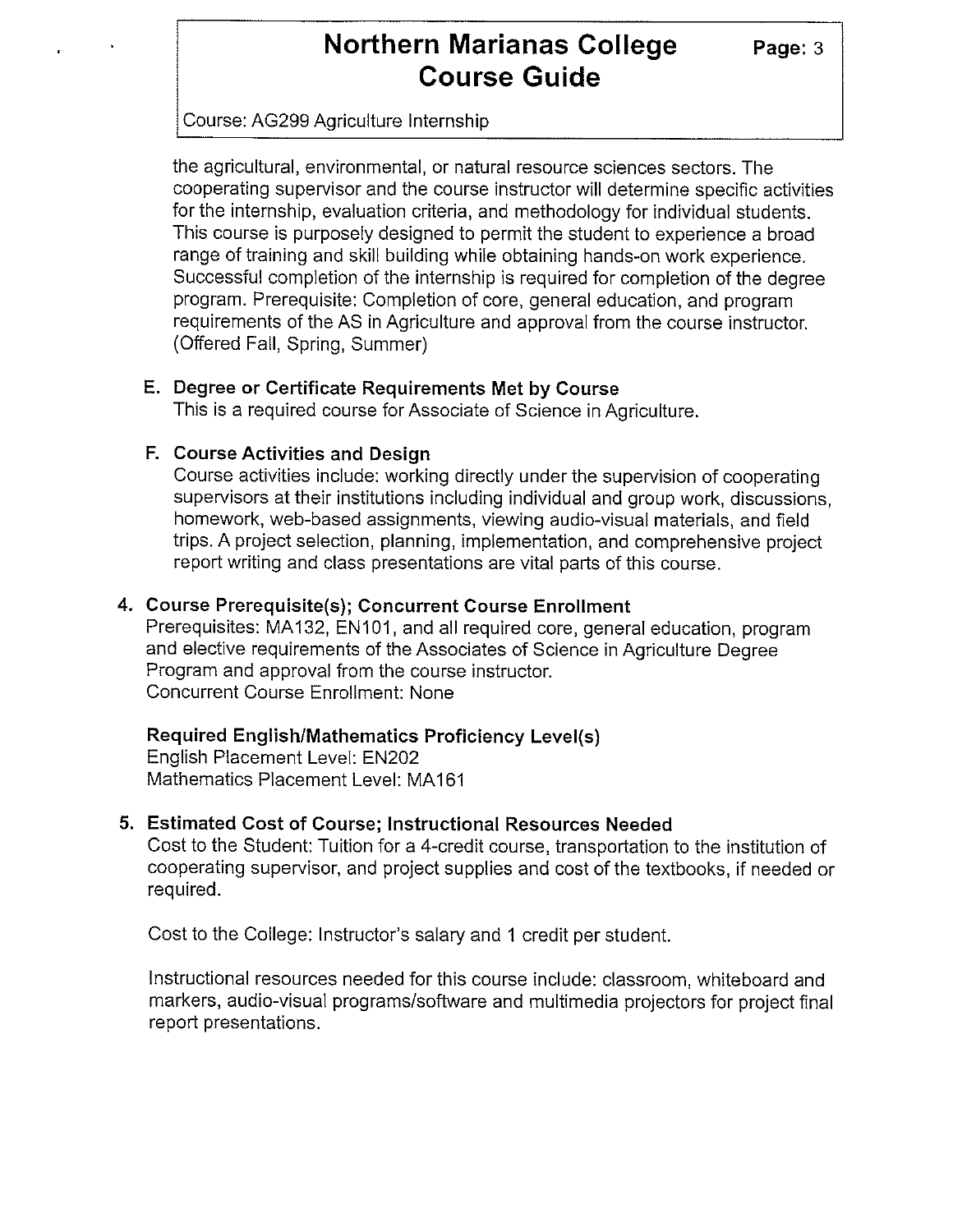Course: AG299 Agriculture Internship

### **6. Method of Evaluation**

Student learning will be assessed on the basis of: internship hours completed and participation, a project selection to work for minimum work of 20 hours per week for 15 weeks under the supervision of the cooperating supervisor, project planning, implementation, comprehensive written report, and class presentations. Successful completion of the internship is required for completion of the degree program. NMC's grading and attendance policies will be followed.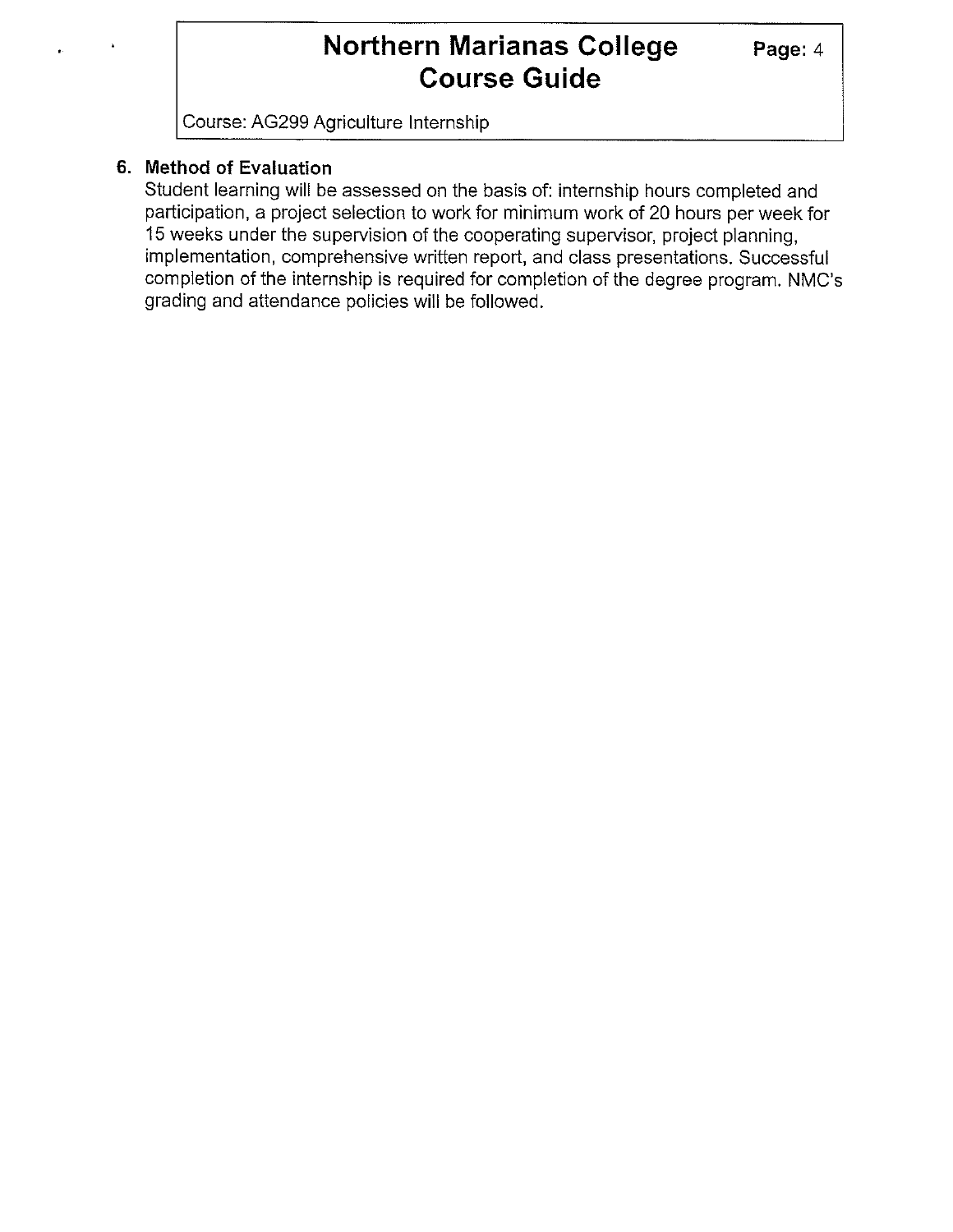Course: AG299 Agriculture Internship

## **7. Course Outline**

There is no specific course outline for this course because it is an internship program of agricultural skill building activities and on job training and will depend on specialization of the cooperating supervisor and interest of individual students.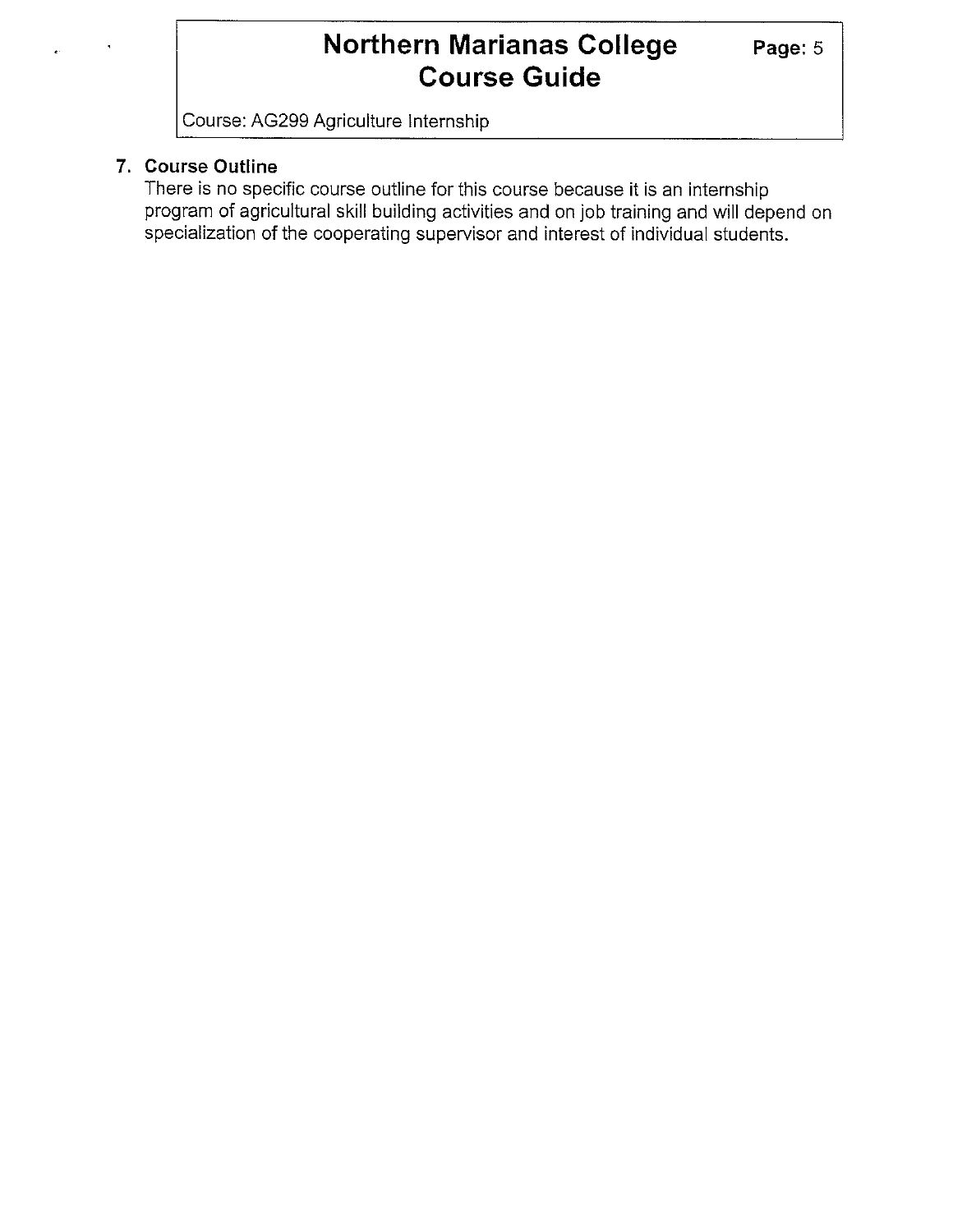Course: AG299 Agriculture Internship

#### **8. Instructional Goals**

The course will introduce students to:

- 1.0 The responsibilities, demands, scope, concepts, ethics, and principles faced by an employee working in the agricultural, environmental, and natural resource sciences;
- 2.0 The critical influence of the agricultural, environmental, and natural resource sciences in shaping our society, our islands, and the future use of land, water, and air in the Northern Mariana Islands;
- 3.0 Project planning, preparation, implementation, and evaluation; and
- 4.0 Protocol and methodology for accurate data collection, data analysis, results interpretation, and reporting.